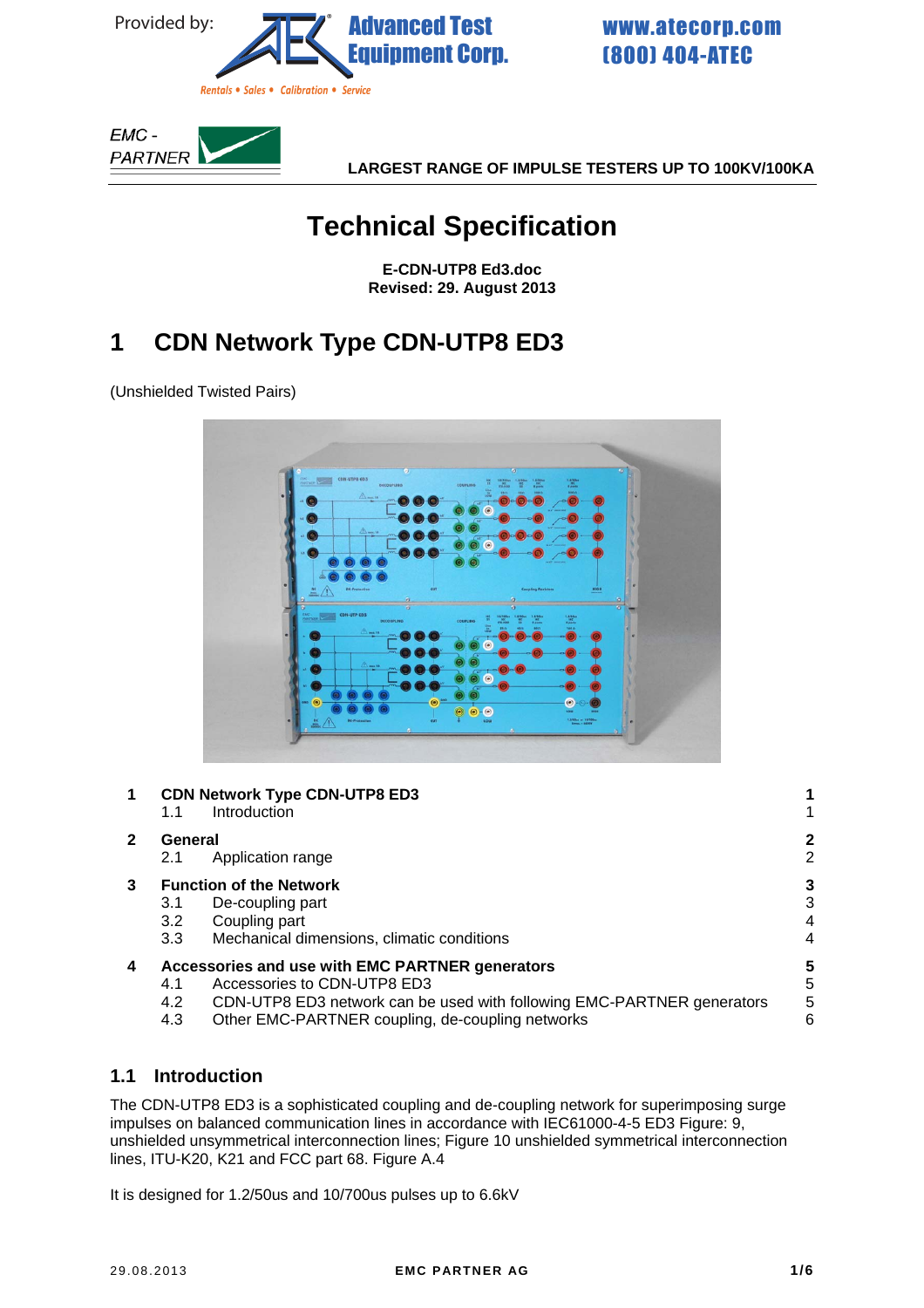# <span id="page-1-0"></span>**2 General**

### **2.1 Application range**

The CDN-UTP8 ED3 is specially designed to fulfil the requirements of modern high speed communication lines. For the following communication ports the CDN-UTP8 ED3 is recommended:

| Application                             | Typical data                                                                 | Remarks                                                                                                                |
|-----------------------------------------|------------------------------------------------------------------------------|------------------------------------------------------------------------------------------------------------------------|
| CDN-UTP8 ED3                            |                                                                              |                                                                                                                        |
| <b>Gigabit Ethernet</b>                 | 10Mbits/s, 100Mbits/s, 1Gbit/s<br>8 wires, 4 pairs                           | <b>IEEE 802.</b><br>RJ45 connectors<br>coupling and decoupling with GDT<br>Needed PN 105839 ADAPTER BOX RJ45           |
| Ethernet: 10Base-T                      | 100ohm, 4wire<br>10Mbit/s and 100Mbit/s                                      | <b>IEEE 802.3</b><br>RJ45 connectors<br>coupling and decoupling with GDT<br>Needed PN 105839 ADAPTER BOX RJ45          |
| <b>USB</b>                              | 90ohm, 2-wire + 2-wire supply<br>5V, 200mA<br>1.5Mbit/s, 12Mbit/s, 480Mbit/s | USB = Universal Serial Bus<br>RJ45 connectors<br>coupling and decoupling with GDT<br>Needed PN 105839 ADAPTER BOX RJ45 |
| CDN-UTP ED3 and                         | CDN-UTP8 ED3                                                                 |                                                                                                                        |
| Analogue subscriber<br>lines (a/b-line) | 600ohm, 2-wire<br>24V.60V, 20100mA,<br>100Hz3.4kHz (50Hz16kHz)               | Including modems up to 56kBit/s                                                                                        |
| <b>ISDN</b>                             | 100ohm, 4-wire<br>0.75V (supply 40V)<br>25kHz80kHz(120kHz)<br>192Kbit/s      | <b>Integrated Services Digital Network (ISDN)</b><br>S0-Bus (CCITT 1.430)                                              |
| ADSL resp. xDSL                         | 100ohm, 4-wire, 1 V<br>25kHz1104kHz<br>up to 8MBit/s                         | ADSL = Asymmetric Digital Subscriber Line.<br>Different protocols for 2- and 4-wire at<br>different data-rates         |
| Interbus                                | 4-wire + 1wire ground<br>5V, 800mA<br>up to 500kBit/s                        | <b>RS-485</b>                                                                                                          |
| Profibus                                | 2-wire<br>up to 500kBit/s                                                    | <b>RS-485</b><br>EN50170                                                                                               |
| <b>ASI</b>                              | 2-wire<br>2V, 100mA                                                          | ASI = Actor Sensor Interface                                                                                           |
| Can-Bus                                 | 2-wire                                                                       | <b>RS-485</b>                                                                                                          |
| <b>RS-432</b>                           | 2-wire                                                                       | 20k, 115kbits/s                                                                                                        |

IEC61000-4-5: 2013, Electromagnetic compatibility (EMC) - Part 4 Testing and measurement techniques – Section 2: SURGE immunity tests

ITU-T K.20 Resistibility of telecommunication switching equipment to overvoltages and overcurrents ITU-T K.21 Resistibility of subscriber's terminals to overvoltages and overcurrents

ITU-T K.22 Overvoltage resistibility of equipment connected to an ISDN T/S bus

ITU-T K.44 Resistibility tests for telecommunication equipment exposed to overvoltages and overcurrents - Basic Recommendation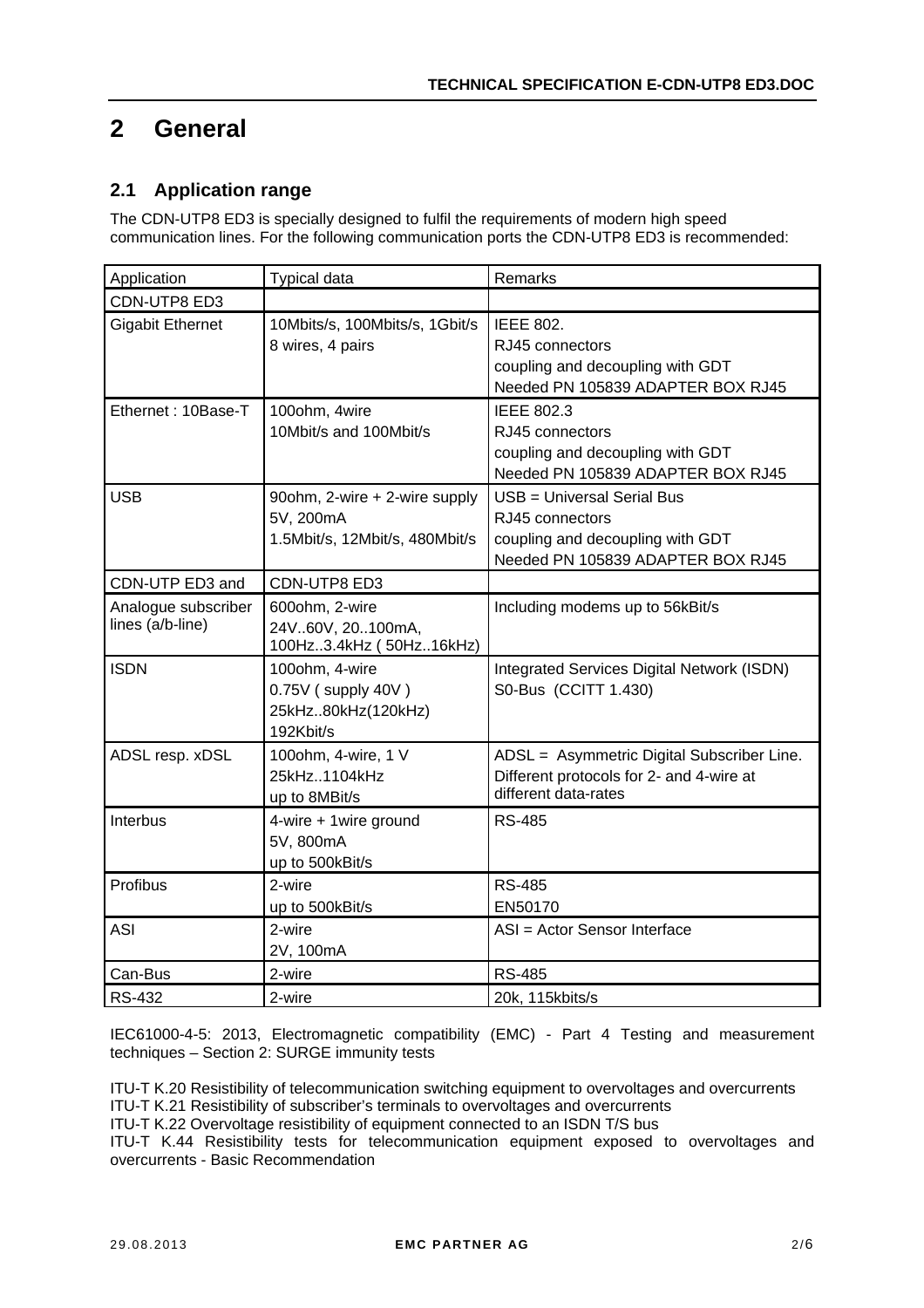# <span id="page-2-0"></span>**3 Function of the Network**

The third edition or IEC61000-4-5 cancels and replaces the second edition published in 2005, and constitutes a technical revision.

This edition includes the following significant technical additions with respect to the previous edition:

- a) New Annex E on mathematical modelling of surge waveforms;
- b) New Annex F on measurement uncertainty;
- c) New Annex G on method of calibration of impulse measuring systems;
- d) New Annex H on coupling/Decoupling surges to lines rated above 200 A.

Moreover while surge test for ports connected to outside telecommunication lines was addressed in sub- clause 6.2 of Edition 2, in this Edition 3 the normative Annex A is fully dedicated to this topic. In particular it gives the specifications of the 10/700 µs combined wave generator.

#### **3.1 De-coupling part**

| <b>Current compensated inductor:</b>              |                                              |                                              |
|---------------------------------------------------|----------------------------------------------|----------------------------------------------|
| Common mode inductance                            | 20mH                                         |                                              |
| Stray inductance                                  | 12uH                                         |                                              |
| <b>DC-Resistance</b>                              | $3.5$ ohm                                    | each line                                    |
| Maximum unbalance                                 | $< 0.003$ ohm                                | line to line                                 |
| Line capacitance                                  | 2nF                                          | line to line                                 |
| Stray capacitance                                 | 150pF                                        | line to ground                               |
|                                                   |                                              |                                              |
| <b>Signal line characteristics</b>                |                                              |                                              |
| Number of lines                                   | up to 8 (one up to 4 pairs balanced)         |                                              |
| Maximum signal current per line                   | 1A ac or dc                                  | Sum of all lines max, 2A                     |
| Signal voltage range                              | 0V  300Vdc                                   | No switching contacts<br>inside CDN-UTP8 ED3 |
|                                                   |                                              |                                              |
| <b>Signal transmission</b>                        |                                              |                                              |
| Maximum pulse voltage                             | 6400V                                        | 1.2/50us or 10/700us                         |
| Saturation                                        | No relevant saturation up to 6kV<br>10/700us | $\overline{V}$ x T > 1Vs                     |
|                                                   |                                              |                                              |
| <b>Frequency response</b>                         |                                              |                                              |
| Insertion loss                                    | < 1dB                                        | at 1MHz                                      |
| Near end crosstalk (NEXT)                         | >40dB                                        | at 1MHz                                      |
| Transmission line impedance                       | 100ohm                                       |                                              |
| Bandwidth (50 ohm source/load)                    | >5MHz                                        | $-3dB$                                       |
| Bandwidth (100 ohm source/load)                   | $>10$ MHz                                    | $-3dB$                                       |
| Bandwidth (600 ohm source/load)                   | >300kHz                                      | $-3dB$                                       |
|                                                   |                                              |                                              |
| Protection of auxiliary equipment :<br>Selectable |                                              |                                              |
| 1) 90V gas arrestor (GTD)                         | V signal $< 90V$                             | $V$ signal = maximum                         |
| PN 104409 ADAPTER BOX 90VG                        | V residual peak < 300V                       | usable wanted signal                         |
|                                                   | V clamping $= 0V$                            | voltage                                      |
|                                                   | Insertion capacitance < 2pF                  |                                              |
| 2) adapter for other clamp elements               | <b>Empty boxes</b>                           | included                                     |
| PN 104412 EMPTY BOX                               | For customer design                          |                                              |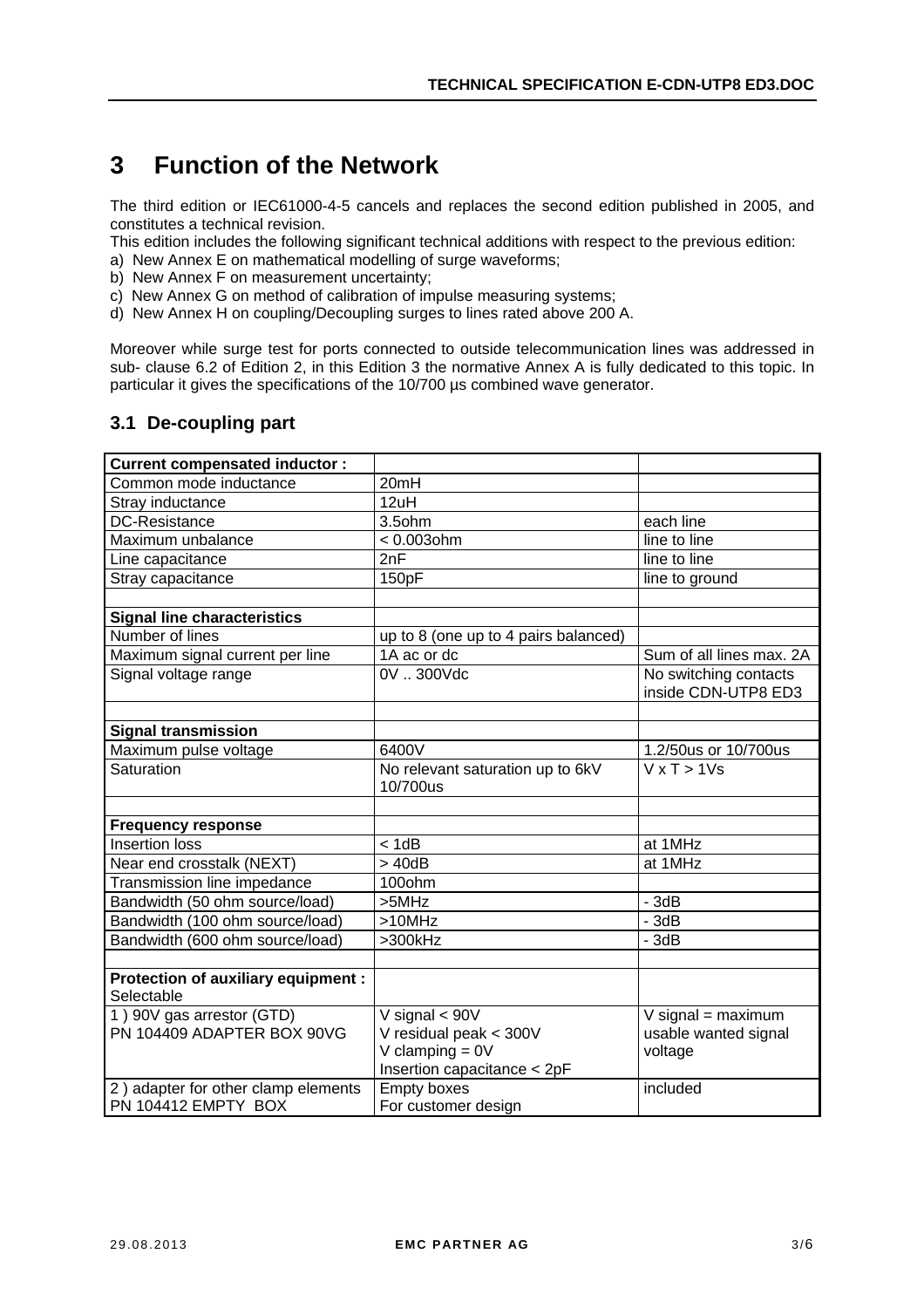### <span id="page-3-0"></span>**3.2 Coupling part**

| <b>Coupling resistors:</b>         |                             |             |
|------------------------------------|-----------------------------|-------------|
| Selectable                         |                             |             |
| <b>Unsymmetric lines</b>           |                             |             |
| 4 x 40 Ohm                         | IEC 1,2/50us up to 4 wires  | Up to 6.6kV |
| <b>Symmetric lines (pairs)</b>     |                             |             |
| $2 \times 80$ ohm                  | IEC 1.2/50us on 2-wires     | up to 6.6kV |
| 4 x 160 ohm                        | IEC 1.2/50us on 4-wires     | up to 6.6kV |
| 8 x 320 ohm                        | IEC 1.2/50us on 8-wires     | up to 6.6kV |
| <b>IEC/ITU 10/700 µs</b>           |                             |             |
| 8 x 25 ohm                         | ITU-K20                     | up to 6.6kV |
|                                    |                             |             |
| <b>Coupling elements:</b>          |                             |             |
| Selectable                         |                             |             |
| 1) direct                          |                             |             |
| 2) 90V gas arrestor (GTD)          | V signal maximum < 90V      |             |
| PN 104409 ADAPTER BOX 90VG         | V surge minimum > 1000V     |             |
|                                    | Insertion capacitance < 2pF |             |
| 3) 05µF capacitor                  | V signal maximum < 300V     |             |
| PN 106526 ADAPTER BOX C05          | V surge minimum > 250V      |             |
|                                    |                             |             |
| 4 adapter for other clamp elements | <b>Empty boxes</b>          | included    |
| PN 104412 EMPTY BOX                | For customer design         |             |
|                                    |                             |             |

**Coupling elements :** IEC/EN61000-4-5 ED3 recommends a gas discharge tube (GTD) of 90V for unsymmetric and symmetric operated lines. The 0.5µF isspecified in some product standard specified.

### **3.3 Mechanical dimensions, climatic conditions**

| MIG type                                                                                                                                                                                                                       | Dimensions [mm]        | Weight [kg] | <b>Versions</b> |
|--------------------------------------------------------------------------------------------------------------------------------------------------------------------------------------------------------------------------------|------------------------|-------------|-----------------|
|                                                                                                                                                                                                                                | width x depth x height |             |                 |
| CDN-UTP8 ED3                                                                                                                                                                                                                   | 450 x 600 x 370        |             | 19" Rack 8 UH   |
|                                                                                                                                                                                                                                |                        |             |                 |
| in the continuous company of the control of the control of the control of the control of the control of the control of the control of the control of the control of the control of the control of the control of the control o |                        |             |                 |

| <b>Environment conditions</b> |      |                      |
|-------------------------------|------|----------------------|
| Temperature range             | °C   | 0 to 35 $^{\circ}$ C |
| Humidity                      | rh % | $25$ to 80%          |
| <b>Pressure</b>               | kPa  | 86 to 106            |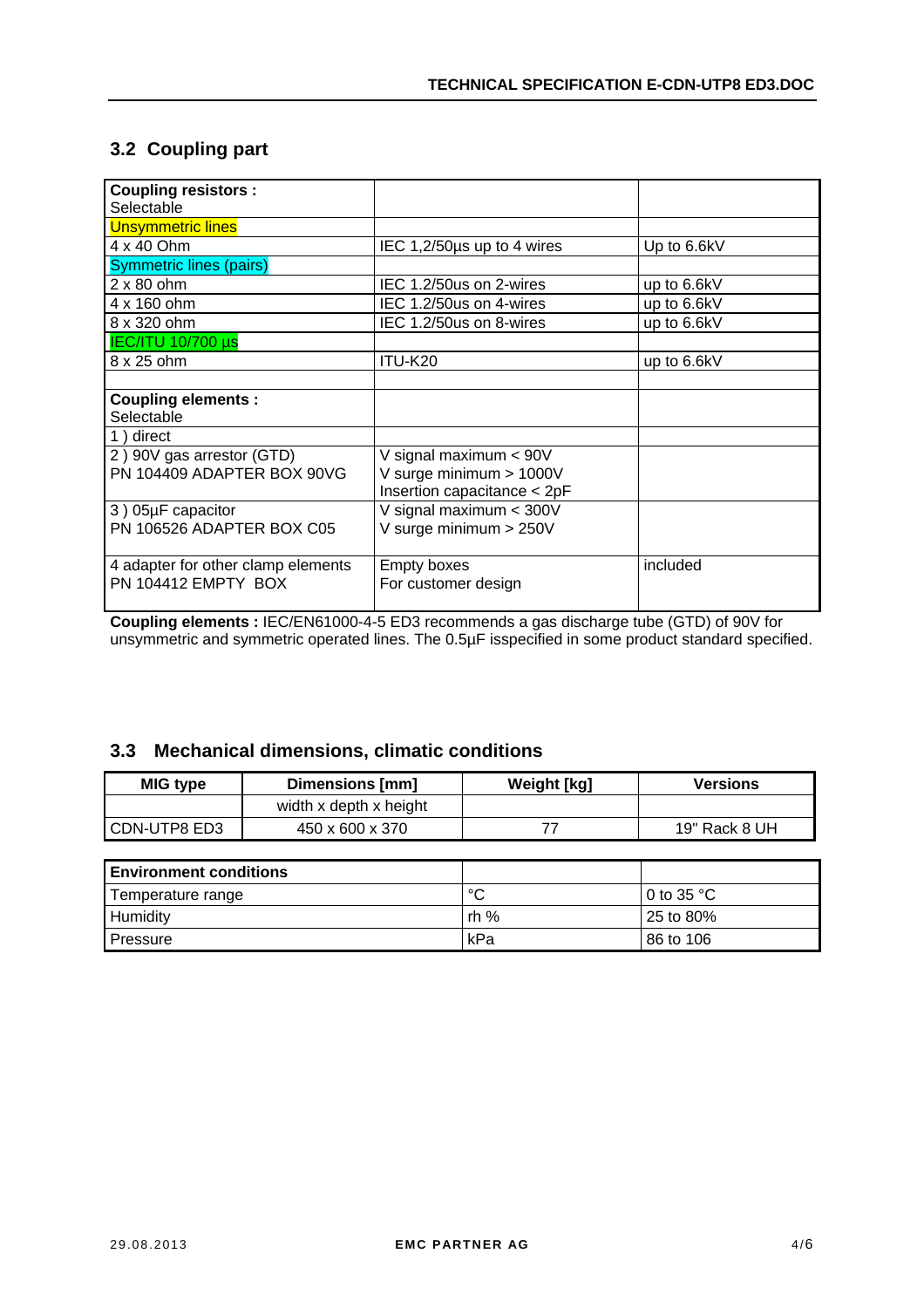# <span id="page-4-0"></span>**4 Accessories and use with EMC PARTNER generators**

#### **4.1 Accessories to CDN-UTP8 ED3**

Accessories to CDN-UTP8 ED3 (Article No. 106326)

| Qty<br>18 | <b>PN</b><br>100284 | <b>Description</b><br>MC bridge black                    | 0           | Weight (kg) Length (cm) Width (cm) Height (cm)<br>3.8 | 2.8 | 0.8 |
|-----------|---------------------|----------------------------------------------------------|-------------|-------------------------------------------------------|-----|-----|
| 20        | 100296              | MC clip connector insulated, black                       | 0           | 0                                                     | 0   | 0   |
| 1         | 103016              | Plastic bag 100x125mm                                    | 0           | 0                                                     | 0   | 0   |
| 1         | 103016              | Plastic bag 100x125mm                                    | 0           | 0                                                     | 0   | 0   |
| 1         | 103026              | Plastic pack small                                       | 0.01        | 25                                                    | 15  | 0   |
| 1         | 103026              | Plastic pack small                                       | 0.01        | 25                                                    | 15  | 0   |
| 2         | 103026              | Plastic pack small                                       | 0.01        | 25                                                    | 15  | 0   |
| 1         | 103026              | Plastic pack small                                       | 0.01        | 25                                                    | 15  | 0   |
| 1         | 103068              | MC safety cable with protected banana plug, yellow       | 0           | 50                                                    | 0   | 0   |
| 1         | 103069              | MC safety cable with protected banana plug, red          | $\mathbf 0$ | 50                                                    | 0   | 0   |
| 1         | 103088              | White EMC PARTNER Case                                   | 1.7         | 44                                                    | 38  | 13  |
| 1         | 103089              | MC safety cable with protected banana plug, yellow/green | 0           | 50                                                    | 0   | 0   |
| 8         | 103097              | MC safety cable with protected banana plug, red          | 0           | 15                                                    | 0   | 0   |
| 1         | 103100              | MC safety cable with protected banana plug, white        | 0           | 25                                                    | 0   | 0   |
| 16        | 104409              | Box 90V GDT to CDN-UTP or CDN-UTP8.                      | 0           | 0                                                     | 0   | 0   |
| 8         | 104412              | Empty box to CDN-UTP or CDN-UTP8.                        | 0           | 0                                                     | 0   | 0   |
| 1         | 106526              | Box 90V 0.5µF to CDN-UTP ED3 or CDN-UTP8 ED3.            | 0           | 0                                                     | 0   | 0   |

### **4.2 CDN-UTP8 ED3 network can be used with following EMC-PARTNER generators**

| MIG0603IN2                                     | 1.2/50 $\mu$ s and 10/700 $\mu$ s up to 6kV |  |
|------------------------------------------------|---------------------------------------------|--|
| MIG0603IN3                                     | 1.2/50us and 10/700us up to 6kV             |  |
| I TRA3000                                      | 1.2/50 $\mu$ s up to 4kV                    |  |
| IMU3000 Versions with S6-T6<br><b>circuits</b> | 1.2/50 $\mu$ s and 10/700 $\mu$ s up to 6kV |  |